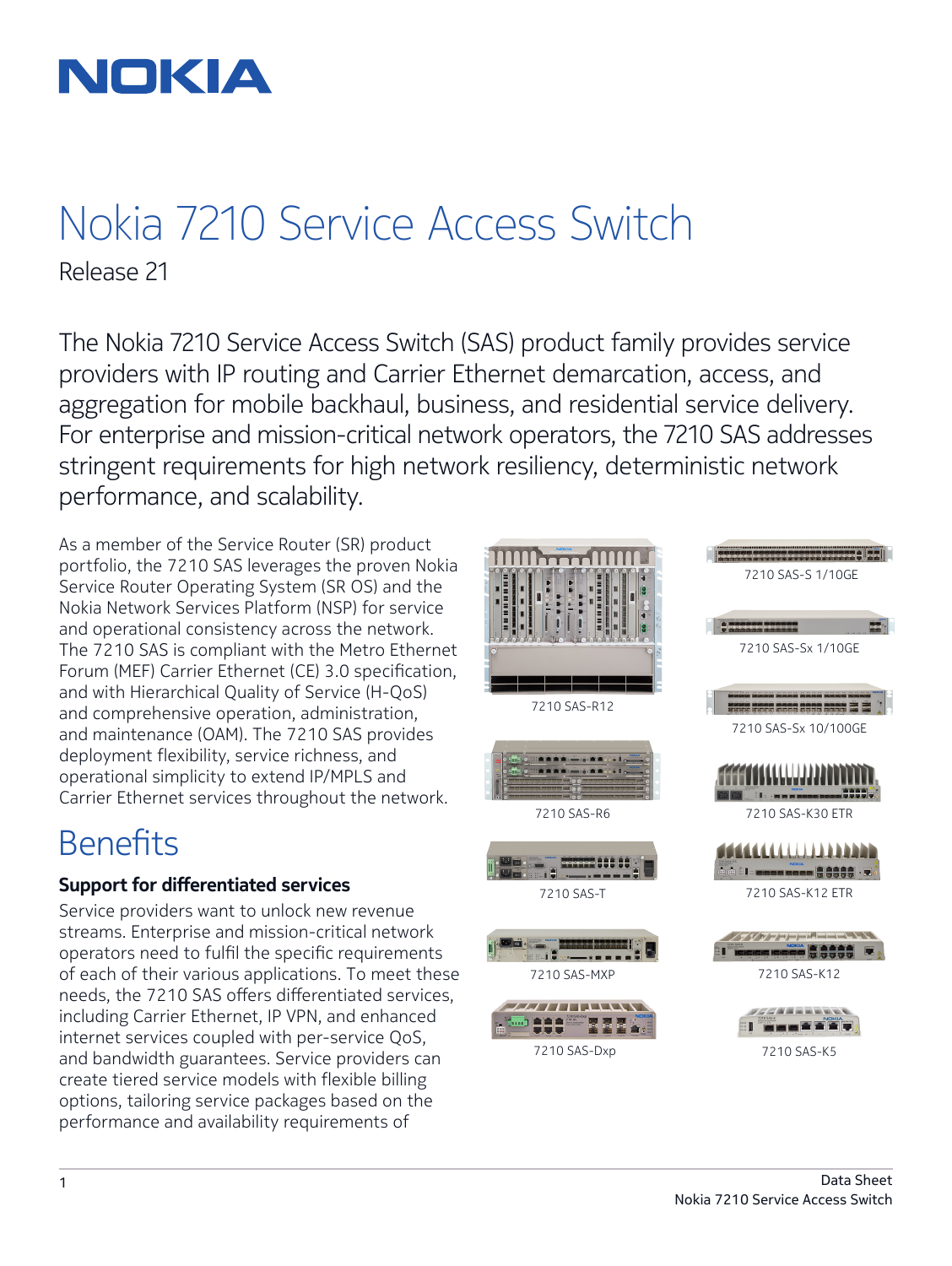

their customers. Enterprise and mission-critical network operators can provide customized QoS and traffic profiles to assure the delivery of individual applications and essential business communications.

## **Customer satisfaction and application delivery assurance**

The plug-and-play capabilities of the 7210 SAS along with the NSP deliver rapid service turn-up without truck rolls, expediting in-service deadlines and time-to-revenue while minimizing the chance of operator error. The ability to continuously monitor and measure traffic from end to end and troubleshoot proactively enables network problems to be found and resolved before they affect end users.

Monitoring, performance measurement of service metrics, prediction of threshold violations, reporting of test results and accurate billing provide a superior level of service to end users. These features also increase the reliability of missioncritical applications.

For service providers, self-service customer portals with customized on-demand management capabilities improve the overall quality of experience for their customers.

## **Cost reduction through operational simplicity**

Cost savings can be realized by transitioning from separate legacy networks onto a single platform where multiple services are converged onto one uplink and each application can be supported by a full range of Carrier Ethernet and IP/MPLS services. With a variety of compact form factors and features, the 7210 SAS cost effectively scales to support current and future customer and application requirements. It provides savings through advanced QoS, end-to-end OAM, optical integration, streamlined network upgrades, reduced training, testing cycles and operations support system (OSS) integration costs.

## Software features

Each product model supports, but is not limited to, a variation of the following features. Please refer to 7210 SAS technical documentation for the features supported on each product model.

## **Services**

- Layer-2 virtual private network (VPN) services virtual leased line (VLL) and virtual private LAN service (VPLS)
- IP VPN services (IPv4 and IPv6)
- Ethernet VPN (EVPN)
	- VPLS
	- Multi-homing with single active and all-active options.
- Internet Enhanced Service (IPv4 and IPv6)
- Routed VPLS with IES and virtual private routed network (VPRN) IPv4 and IPv6 interfaces
- IPv4 multicast
- IPv4 VPN multicast (Next-generation multicast VPN)

### **Network protocols**

- IEEE 802.1Q (VLAN) and 802.1ad (QinQ)
- Provider Backbone Bridging (PBB), Backbone Edge Bridge (BEB) and Backbone Core Bridge (BCB) as defined in IEEE 802.1ah
- Segment routing
	- Intermediate System-to-Intermediate System (IS-IS) and Open Shortest Path First (OSPF)
	- Loop-free alternate (LFA) and remote LFA (RLFA)
- Path Computation Element Protocol (PCEP)
	- Resource Reservation Protocol (RSVP)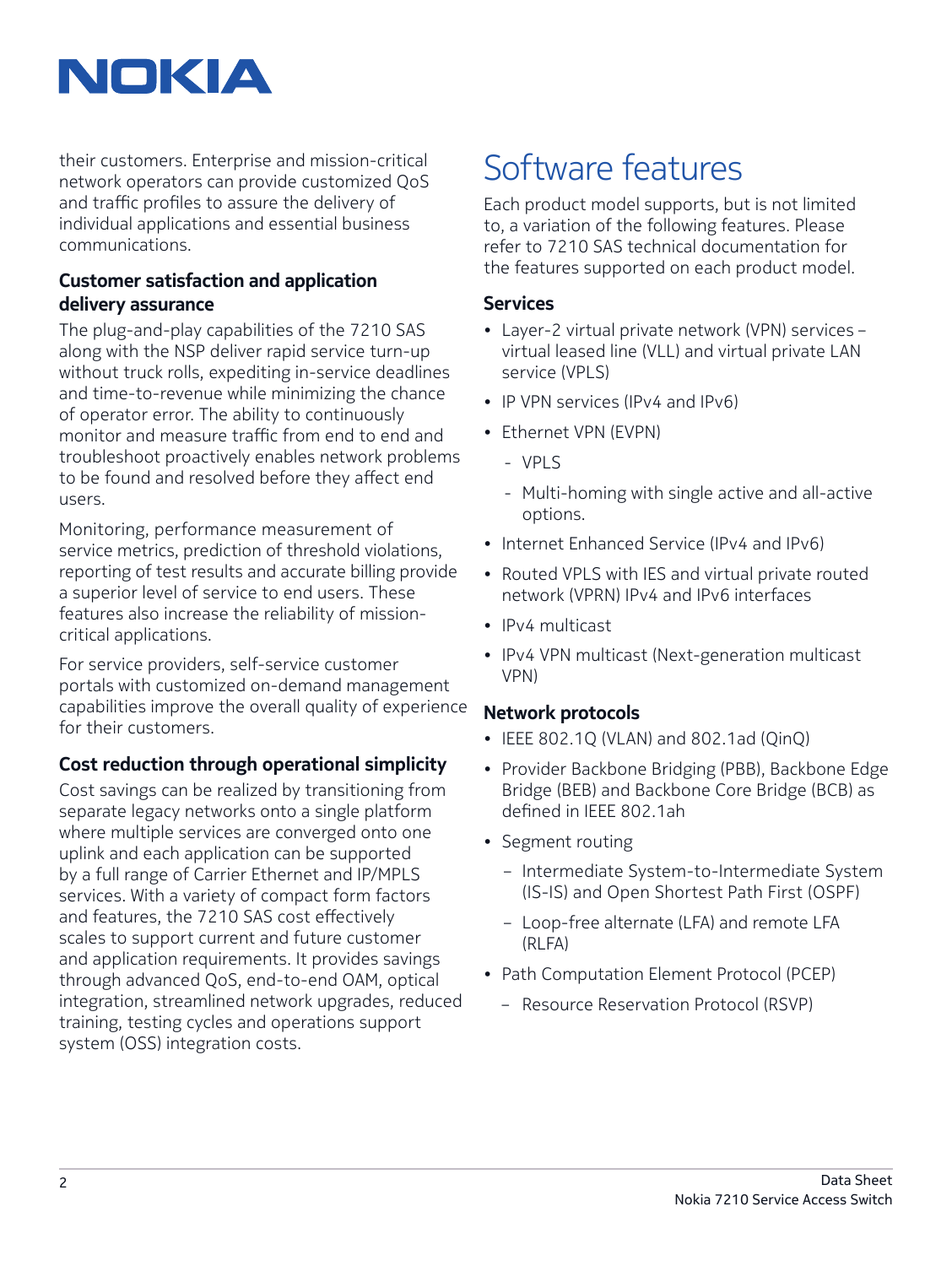

- MPLS Label Edge Router (LER) and Label Switch Router (LSR).
	- MPLS point to multi-point (P2MP) LSPs for NG-MVPN multicast.
	- MPLS-TP (based on IETF standards)
	- Label Distribution Protocol (LDP), LDP over RSVP, and Targeted LDP (T-LDP)
	- Resource Reservation Protocol Traffic Engineering (RSVP-TE)
- IP routing
	- Intermediate System-to-Intermediate System (IS-IS) (IPv4 and IPv6), including traffic engineering (TE) support for IPv4
	- Open Shortest Path First (OSPFv2 and OSPFv3) with TE support for IPv4
	- IPv4 unnumbered with MPLS
	- Routing Information Protocol (RIP)
	- Border Gateway Protocol (BGP)
	- BGP label unicast routes as defined in RFC 3107 with next-hop-self and Accumulated Interior Gateway Protocol (AIGP) support.
	- BGP-AD for VPLS auto-discovery
	- BGP pseudowire routing for multi-segment pseudowires
	- BGP route-reflector server for VPRN IPv4 and IPv6 routes
	- BGP intra-AS option B for VPRN IPv4 and IPv6 routes
- Protocol Independent Multicast (PIM) Sparse mode (SM), Source Specific Multicast (SSM) and IGMPv1/2/3
- IGMPv1/2/3 snooping

### **Load balancing and resiliency**

- IEEE 802.3.ad Link Aggregation Group (LAG) and multi-chassis (MC) LAG
- Pseudowire redundancy
- Primary and Secondary LSPs
- Control plane redundancy
- BGP Prefix Independent Convergence (PIC)
- Fast reroute (FRR)
	- LDP with loop-free alternate (LFA) policies
	- RSVP
	- Segment routing with LFA and RLFA
- Equal-cost multi-path (ECMP) load balancing for LDP LSR/LER, IPv4 and L3 VPN tunnels
- Virtual Router Redundancy Protocol and VRRPv3 for IPv6
- Multi-chassis ITU-T G.8032v2
- IEEE Spanning Tree Protocol (STP)/Rapid Spanning Tree Protocol (RSTP)/Multiple Spanning Tree Protocol (MSTP)
- Hardware-based bidirectional forwarding detection (BFD) along with micro-BFD support for LAG with 10ms timer (IPV4 and IPv6)
- Shared Risk Link Group (SRLG) recovery
- Entropy (pseudowire hash) label
- Virtual chassis (stacking)
- Nonstop routing, nonstop services
- In-service software upgrade (ISSU)

#### **Quality of service**

- Service ingress packet classification based on MAC and IP criteria (IPv4 and IPv6), MPLS EXP on network ingress
- Service ingress packet classification based on IP DSCP and Dot1p with a large meter pool for higher SAP/service scaling
- Service egress reclassification based on IP DSCP, IP precedence, Dot1p
- Hierarchical per-service ingress and egress policing, queuing, and shaping
- Deep buffering
- RED slope
- Self-generated traffic marking
- Ethernet bandwidth notification (ETH-BN) for transport over microwave links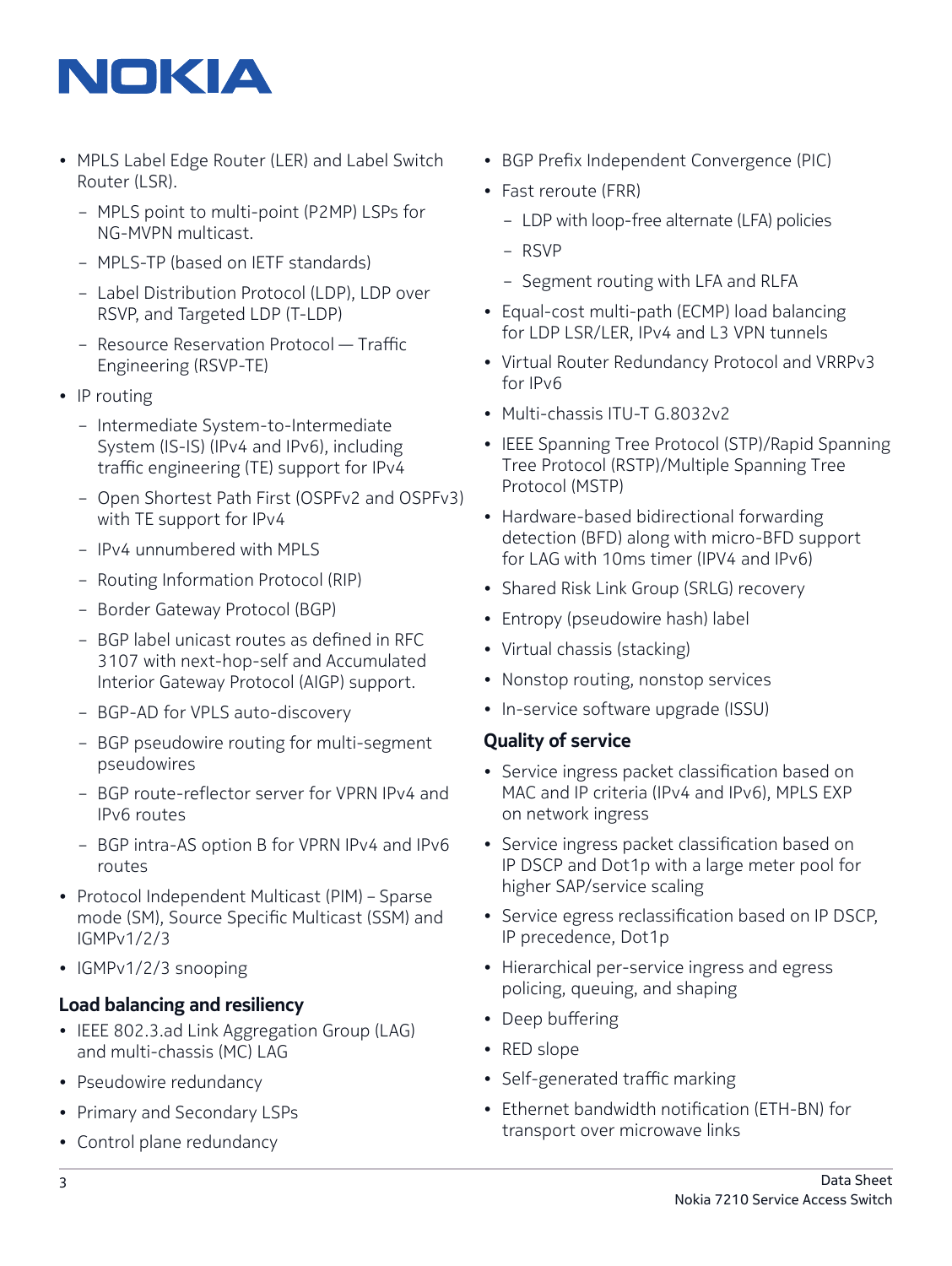

## **OAM**

- IEEE 802.3ah Ethernet in the first mile with Dying Gasp support
- IEEE 802.1ag Ethernet OAM and ITU-T Y.1731 for fault and performance management
- MPLS OAM for in-service performance management (delay, jitter, and packet loss) and fault management
- MPLS-TP OAM
- Service mirroring (local/remote)
- Two-Way Active Measurement Protocol (TWAMP), TWAMP light
- ITU-T Y.1564 test head with multiple streams (with EMIX/IMIX frame-size) and service performance measurement
- Per-port and per-service loopback with MAC-swap
- Link Layer Discovery Protocol (LLDP)
- LLDP Media Endpoint Discovery (MED)
- NETCONF/YANG
- cflowd
- SNMPv1, v2c, v3
- IPv6 for management
- Ethernet and IP tools for performance monitoring with MEF 35-based binning and availability
- PTP-based timestamps for service level agreement measurements
- Remote SR OS upgrade
- Auto-configuration (plug-and-play)
- Configuration roll-back

#### **Security**

- Secure Shell (SSH) v4 and v6 for management
- SSH with public key infrastructure (PKI)
- IEEE 802.1x on access ports, MAC and VLAN authentication.
- Control plane security
- Management access filters
- Remote Authentication Dial-In User Service (RADIUS) client
- Terminal Access Concentrator Access Control Server Plus (TACACS+)
- User profile management
- VPLS security
- Access control lists
- Per-port MAC security (MACsec)
- Strict unicast Reverse Path Forwarding (uRPF)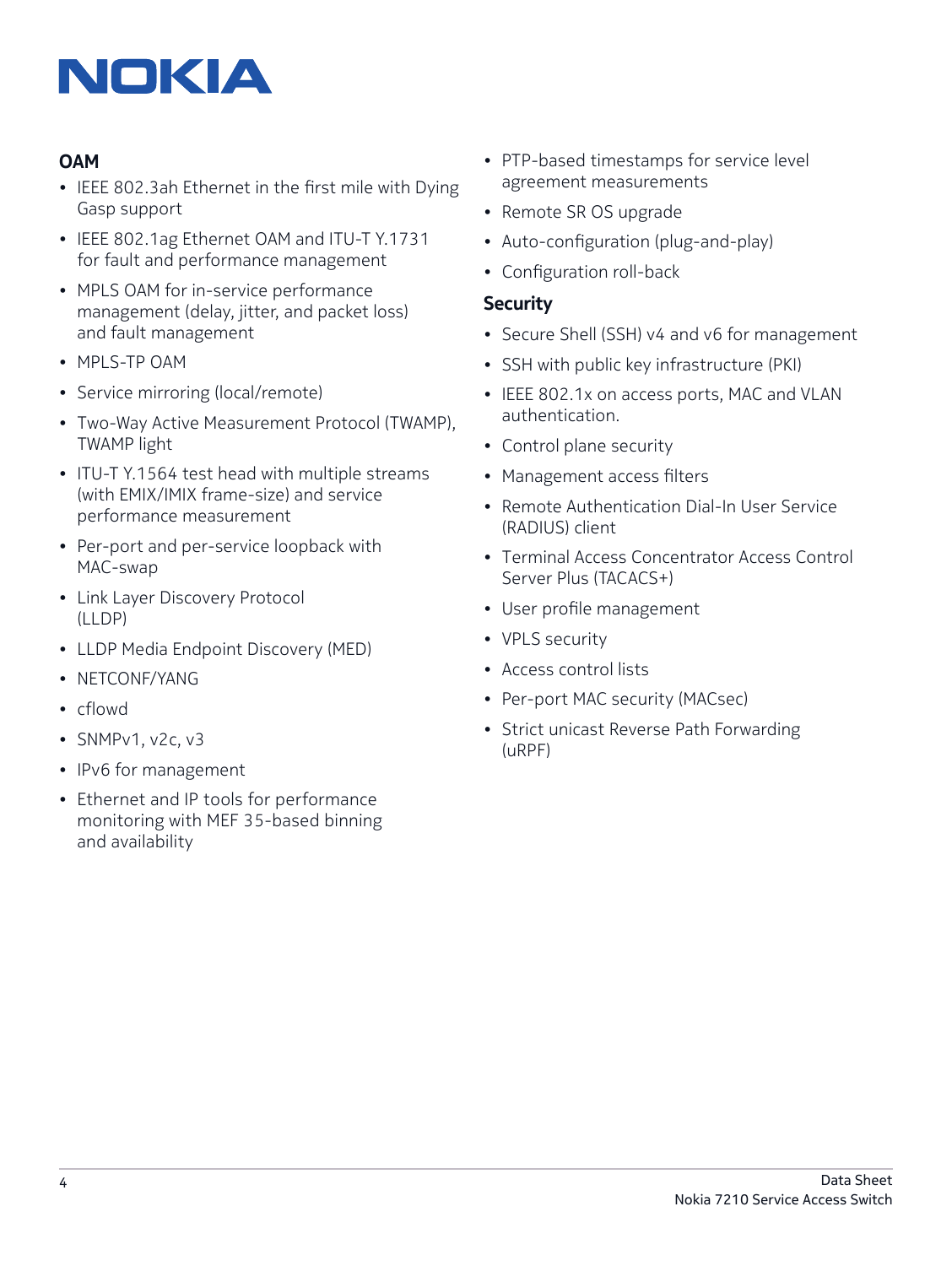

## Hardware overview

## Table 1. Chassis models

The 7210 SAS-R12 and R6 routers provide up to 100GE line-rate throughput per module slot with 1.92 and 0.96 Tb/s switch fabric capacity respectively. They have redundant control planes and feature non-stop routing and services along with in-service software upgradability.

|                                                                                                                                                | 7210 SAS-R12                                                                                                                                                                                                                                                                                                                   | 7210 SAS-R6                                                                                                                                                                                               |
|------------------------------------------------------------------------------------------------------------------------------------------------|--------------------------------------------------------------------------------------------------------------------------------------------------------------------------------------------------------------------------------------------------------------------------------------------------------------------------------|-----------------------------------------------------------------------------------------------------------------------------------------------------------------------------------------------------------|
| Switch fabric throughput<br>Half duplex per Switch Fabric/Control Processing<br>Module (SF/CPM) card (fully redundant),<br><b>IMIX traffic</b> | $1.92$ Tb/s                                                                                                                                                                                                                                                                                                                    | 960 Gb/s                                                                                                                                                                                                  |
| Network transport                                                                                                                              | IP/MPLS/Ethernet                                                                                                                                                                                                                                                                                                               | IP/MPLS/Ethernet                                                                                                                                                                                          |
| Integrated Media Module (IMM) slots                                                                                                            | 12 (see Table 2 for IMM options)                                                                                                                                                                                                                                                                                               | 6 (see Table 2 for IMM options)                                                                                                                                                                           |
| Timing and synchronization                                                                                                                     | • ITU-T SyncE with Ethernet Synchronization<br>Messaging Channel (ESMC)<br>• IEEE 1588v2<br>- Boundary Clock (BC), Ordinary Clock<br>$(OC) - slave$<br>- User Datagram Protocol (UDP)/IP<br>and Ethernet encapsulation<br>- Profiles: IEEE 1588v2 default, ITU-T<br>G.8265.1 and G.8275.11<br>• 1 x BITS, 1PPS out, 10 MHz out | • ITU-T SyncE with ESMC<br>• IEEE 1588v2<br>- BC, OC-slave<br>- UDP/IP and Ethernet encapsulation<br>- Profiles: IEEE 1588v2 default, ITU-T<br>G.8265.1 and G.8275.11<br>• 1 x BITS; 1PPS out, 10 MHz out |
| Extended buffering and shaping (on IMM-b cards)                                                                                                | Egress<br>192 MB buffer                                                                                                                                                                                                                                                                                                        | Egress<br>192 MB buffer                                                                                                                                                                                   |
| Optical 1830 Versatile WDM Module (VWM)<br>Passive filter management support                                                                   | Yes (using the OMC interface)                                                                                                                                                                                                                                                                                                  | Yes (using the OMC interface)                                                                                                                                                                             |
| Optical Management Connection (OMC)                                                                                                            | Yes                                                                                                                                                                                                                                                                                                                            | Yes                                                                                                                                                                                                       |
| Control plane and switch fabric redundancy                                                                                                     | Yes, with nonstop routing and nonstop<br>services                                                                                                                                                                                                                                                                              | Yes, with nonstop routing and nonstop<br>services                                                                                                                                                         |
| Hot-swappable modules                                                                                                                          | • SF/CPM, IMM<br>· Power supplies, fan tray, fan filter                                                                                                                                                                                                                                                                        | • SF/CPM, IMM<br>· Power supplies, fan tray, fan filter                                                                                                                                                   |
| Dimensions                                                                                                                                     | • Height: 40.0 cm (15.75 in) 9RU<br>• Width: 48.3 cm (19 in)<br>• Depth: 24.0 cm (9.45 in)                                                                                                                                                                                                                                     | • Height: 13.3 cm (5.25 in) 3RU<br>• Width: 36.8 cm (14.5 in)<br>• Depth: 24.0 cm (9.45 in)                                                                                                               |
| Power supply options                                                                                                                           | • Two feeds. Modular DC power supplies<br>• AC power requires an external rectifier                                                                                                                                                                                                                                            | . Two feeds. Modular DC power supplies<br>• AC power requires an external rectifier                                                                                                                       |
| Power requirements                                                                                                                             | DC input: -40 V DC to -72 V DC                                                                                                                                                                                                                                                                                                 | DC input: -40 V DC to -72 V DC                                                                                                                                                                            |
| Cooling                                                                                                                                        | . Fan cooled with front-to-back or front<br>to side airflow<br>• Hot-swappable fan tray                                                                                                                                                                                                                                        | • Fan cooled with right to left air flow<br>• Hot-swappable fan tray                                                                                                                                      |
| Temperature operating range                                                                                                                    | 0°C to 50°C (32°F to 122°F)                                                                                                                                                                                                                                                                                                    | 0°C to 50°C (32°F to 122°F)                                                                                                                                                                               |

1 On IMM-b cards. Future software deliverable on IMM-c cards.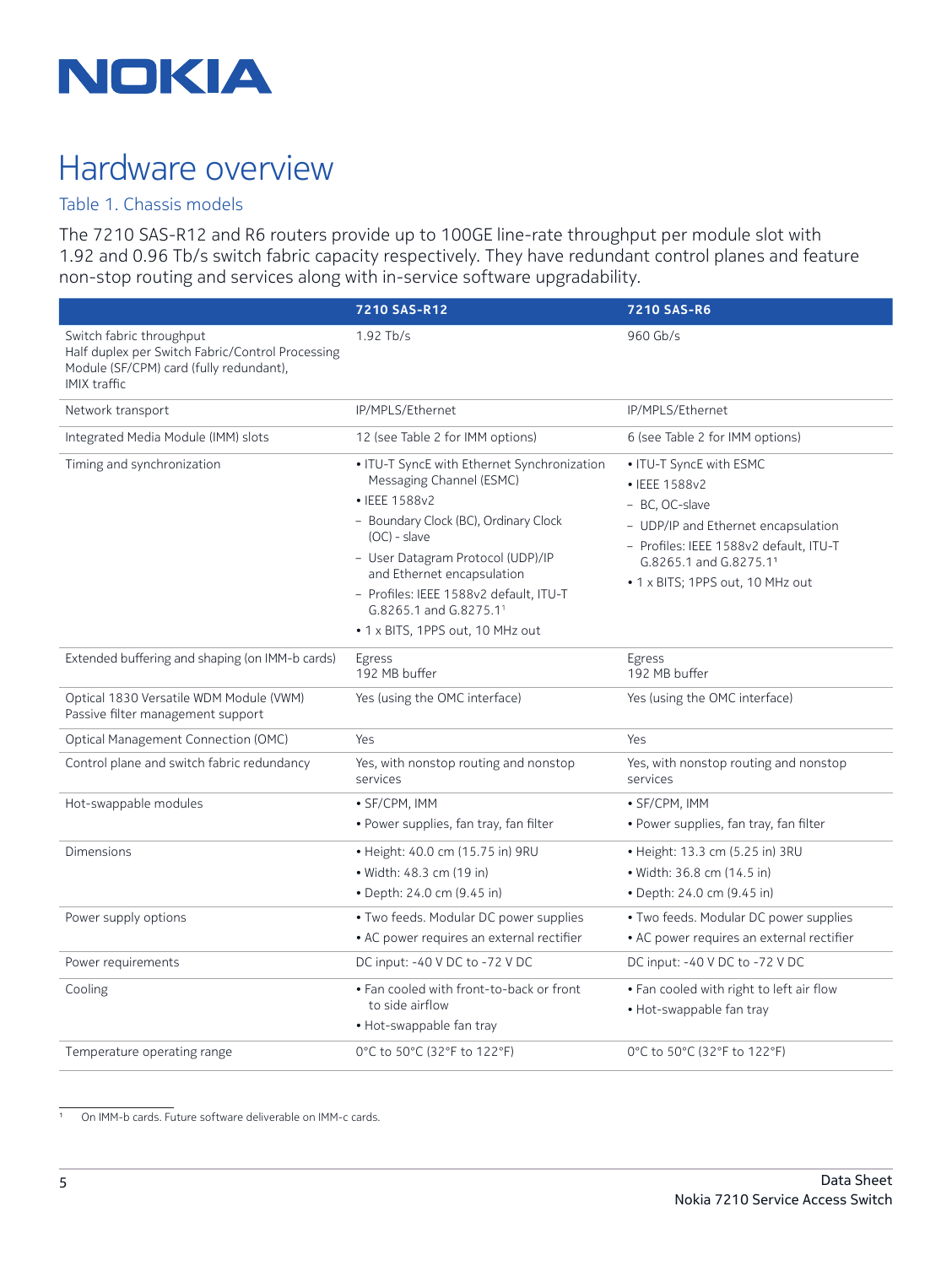

#### Table 2. Nokia 7210 SAS-R6 and 7210 SAS-R12 Integrated Media Modules (IMMs)1

7210 SAS-R line cards support both high-throughput up to 100GE and high 100/1000 Mb/s port density.IMM-c cards have 5 MB of buffer space; IMM-b cards have 192 MB for excellent buffering of bursty customer traffic.

| <b>Card name</b>                       | <b>Interfaces</b>                                                                                                        | <b>Throughput per slot</b><br>(full duplex IMIX,<br>non-redundant) |
|----------------------------------------|--------------------------------------------------------------------------------------------------------------------------|--------------------------------------------------------------------|
| 1-port QSFP28 100GE IMM-c <sup>1</sup> | 1 x QSFP28                                                                                                               | Up to 100 Gb/s                                                     |
| 4-port 10GE IMM-b                      | 4 x SFP+ 10GE                                                                                                            | Up to $26$ Gb/s                                                    |
| 2-port 10GE IMM-b                      | 2 x SFP+ 10GE                                                                                                            | Up to 20 Gb/s                                                      |
| 11/22-port GE IMM-b                    | • 11 x SFP 100/1000 Mb/s                                                                                                 | Up to 22 Gb/s                                                      |
|                                        | • 22 x cSFP 100/1000 Mb/s (mix of optical SFPs and<br>cSFPs is supported, limited to 11 ports when using<br>copper SFPs) |                                                                    |
| 16-port GE IMM-b                       | 16 x RJ.5 10/100/1000 Mb/s                                                                                               | Up to 16 Gb/s                                                      |
| 1-port 10GE, 10-port GE IMM-b          | $\cdot$ 1 x SFP+ 10GE                                                                                                    | Up to 20 Gb/s                                                      |
|                                        | • 10 x SFP 100/1000 Mb/s                                                                                                 |                                                                    |

1 7210 SAS-R12 supports twelve 100GE cards. 7210 SAS-R6 supports two 100GE cards.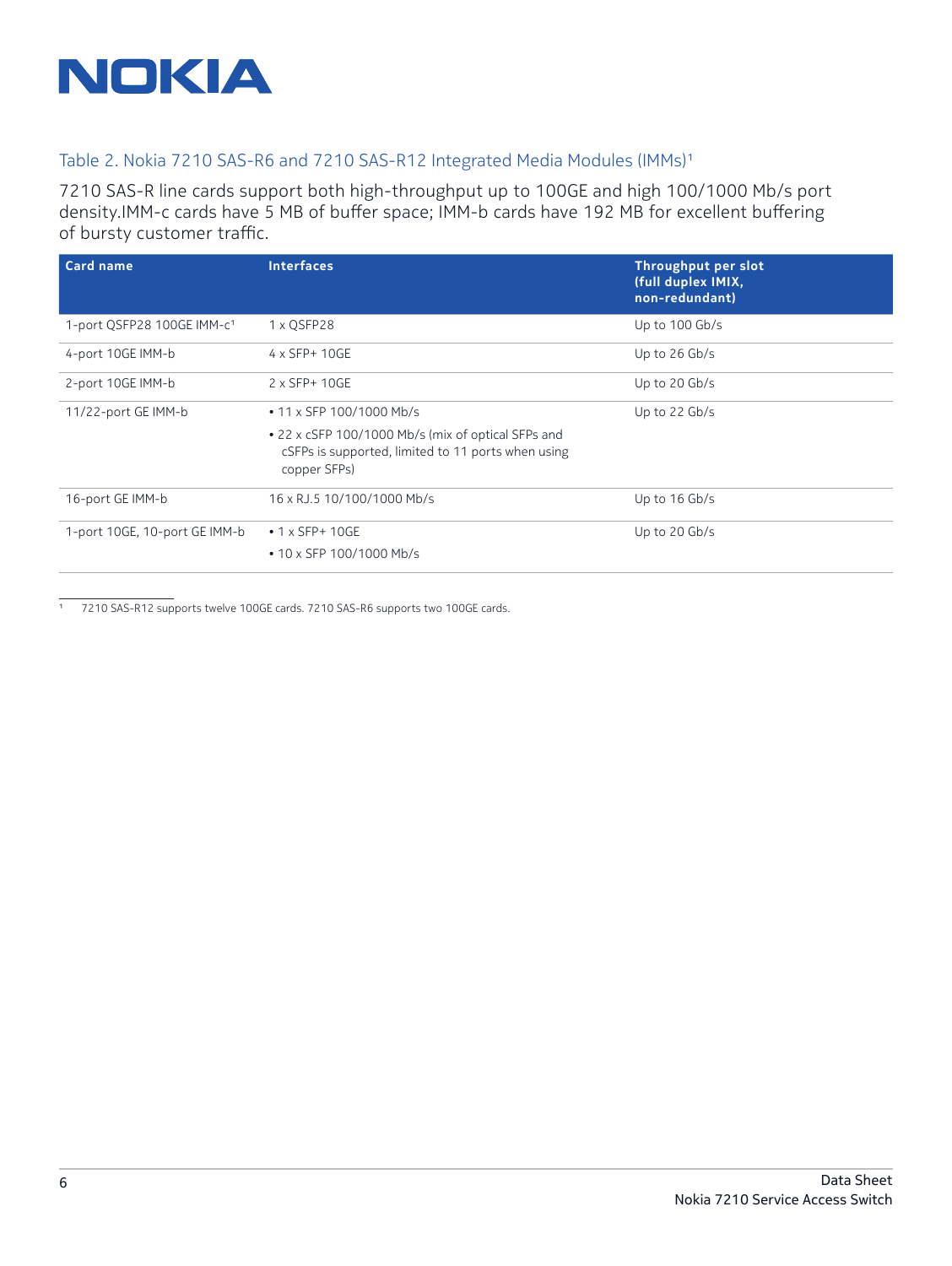

#### Table 3. 7210 SAS-Mxp, SAS-T

The 7210 SAS-Mxp and SAS-T are multi-purpose access and aggregation routers. The SAS-Mxp provides deep buffering and enhanced service scale. The SAS-T is a cost effective model with support for PBB and MPLS-TP.

|                                                          | <b>7210 SAS-Mxp</b><br>(3 variants: normal, extended temperature range<br>(ETR), and conformal coated -48 V DC ETR) | 7210 SAS-T<br>(2 variants: normal and ETR)                                                |
|----------------------------------------------------------|---------------------------------------------------------------------------------------------------------------------|-------------------------------------------------------------------------------------------|
| System throughput<br>Half duplex IMIX traffic            | 128 Gb/s wire speed                                                                                                 | 124 Gb/s wire speed                                                                       |
| Network transport                                        | IP/MPLS/segment routing/Ethernet                                                                                    | IP/MPLS/Ethernet                                                                          |
| Interfaces                                               | $\bullet$ 4 x SFP+ 10GE                                                                                             | $\bullet$ 4 x XFP 10GE                                                                    |
| (excluding modules)                                      | • 22 x SFP 100/1000 Mb/s                                                                                            | • 12 x SFP 100/1000 Mb/s                                                                  |
|                                                          | • 2 x Combo SFP or RJ.5 100/1000 Mb/s                                                                               | • 10 x RJ-45 10/100/1000 Mb/s                                                             |
| Timing and synchronization                               | • ITU-T SyncE with ESMC                                                                                             | • ITU-T SyncE with ESMC                                                                   |
|                                                          | • IEEE 1588v2                                                                                                       | • IEEE 1588v2                                                                             |
|                                                          | - BC, OC-slave                                                                                                      | - BC, OC-slave                                                                            |
|                                                          | - UDP/IP and Ethernet encapsulation                                                                                 | $-$ UDP/IP                                                                                |
|                                                          | - Profiles: IEEE 1588v2 default, ITU-T G.8265.1<br>and G.8275.1                                                     | - Profiles: IEEE 1588v2 default, ITU-T G.8265.1,<br>ITU-T G.8275.1                        |
|                                                          | • 2 x BITS/ToD <sup>1</sup> , 1PPS out, 10 MHz out                                                                  | • 2 x BITS/ToD <sup>1</sup> , 1PPS out, 10 MHz out                                        |
| POE/PoE+                                                 | ETR variant: 2 ports with 60 W of power maximum                                                                     | ETR variant: 4 ports with 60 W of power maximum                                           |
| <b>Extended buffering</b>                                | Egress                                                                                                              | Egress                                                                                    |
| and shaping                                              | 192 MB buffer                                                                                                       | 2 MB buffer                                                                               |
| Optical 1830 VWM Passive<br>filter management<br>support | Yes<br>(using the OMC port)                                                                                         | Yes<br>(using the OMC port)                                                               |
| Optical Management<br>Connection (OMC)                   | Yes                                                                                                                 | Yes                                                                                       |
| Dimensions                                               | • Height: 6.7 cm (2.64 in) 1.5RU                                                                                    | • Height: 6.7 cm (2.64 in) 1.5RU                                                          |
|                                                          | · Width: 43.6 cm (17.17 in)                                                                                         | · Width: 43.6 cm (17.17 in)                                                               |
|                                                          | • Depth: 25.3 cm (9.96 in)                                                                                          | • Depth: 25.3 cm (9.96 in)                                                                |
| Power supply options                                     | . Two feeds. Modular AC and DC power supplies                                                                       | . Two feeds. Modular AC and DC power supplies                                             |
|                                                          | • Supports concurrent use of AC and DC power<br>supplies                                                            | • Supports concurrent use of AC and DC power<br>supplies                                  |
|                                                          | • Conformal coated ETR variant uses -48 V DC<br>power on both feeds                                                 |                                                                                           |
| Power requirements                                       | • AC input: 100 V to 240 V, 50 Hz to 60 Hz;<br>(ETR and non-ETR rated variants available)                           | • AC input: 100 V to 240 V, 50 Hz to 60 Hz;<br>(ETR and non-ETR rated variants available) |
|                                                          | • DC input: -36 V DC to -72 V DC;<br>(ETR and non-ETR rated variants available)                                     | • DC input: -36 V DC to -72 V DC;<br>(ETR and non-ETR rated variants available)           |
|                                                          | • DC input: +20 V DC to +28 V DC; (ETR rated)                                                                       | • DC input: +20 V DC to +28 V DC; (ETR rated)                                             |
|                                                          | • ETR variant requires a 200 W power supply                                                                         | • ETR variant requires a 200 W power supply                                               |
| Cooling                                                  | • Fan cooled with right-to-left air flow                                                                            | . Fan cooled with right-to-left air flow                                                  |
|                                                          | · Hot-swappable fan tray                                                                                            | • Hot-swappable fan tray                                                                  |
| Temperature operating                                    | • Normal: 0°C to 50°C (32°F to 122°F)                                                                               | • Normal: 0°C to 50°C (32°F to 122°F)                                                     |
| range                                                    | • ETR: -40°C to 65°C (-40°F to 149°F)                                                                               | • ETR: -40°C to 65°C (-40°F to 149°F)                                                     |

1 ToD is a future software deliverable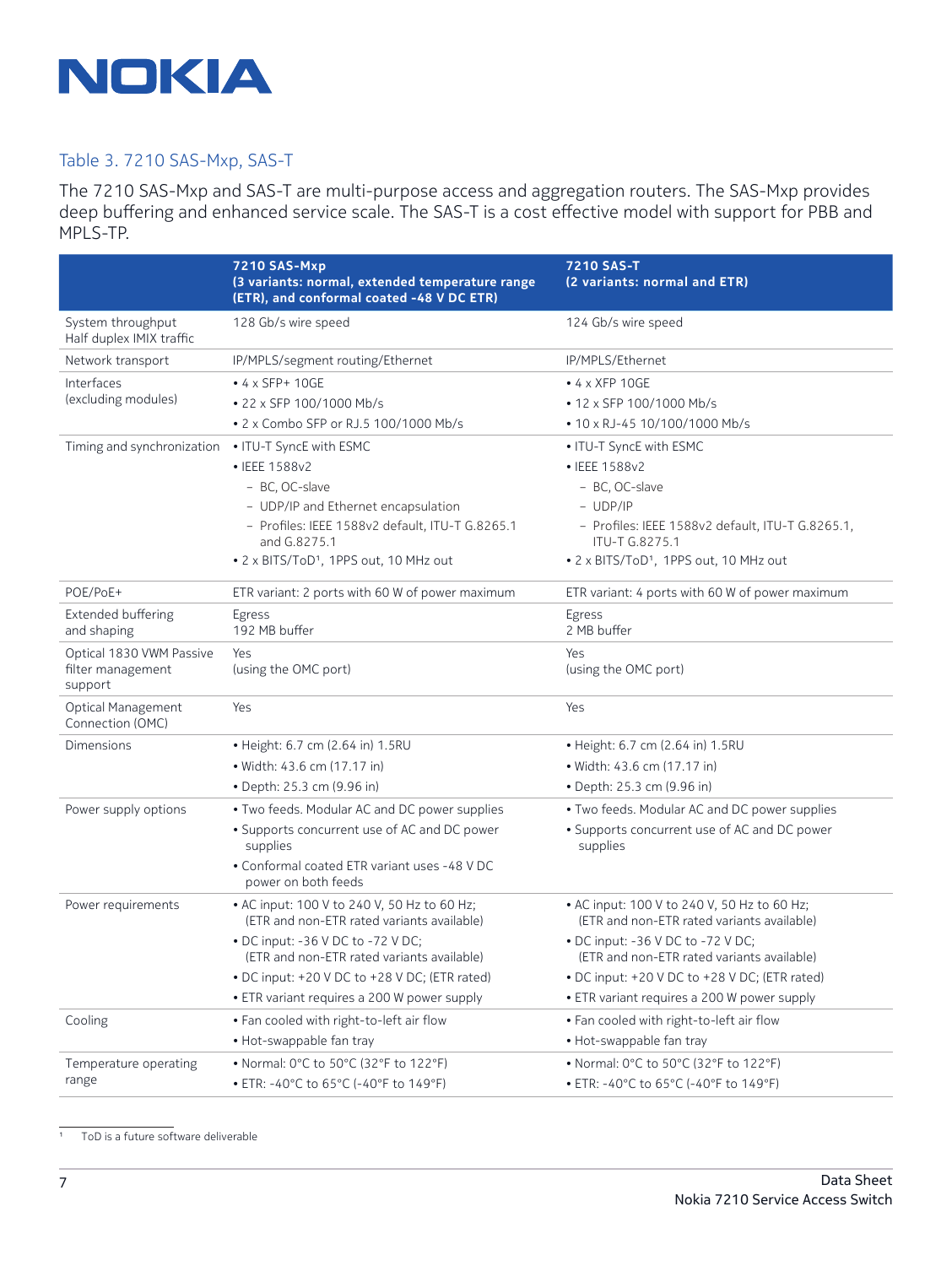

#### Table 4. SAS-S series models

The 7210 SAS-S series IP/MPLS platforms may be used in standalone mode to function the same as other 7210 SAS models. Alternatively, they can be used in satellite mode as port extenders for the 7750 Service Router, 7450 Ethernet Service Switch (ESS) and 7950 Extensible Routing System (XRS) series products. For more information on their satellite capabilities, please see the Nokia 7210 SAS-S series satellite datasheet.

The 7210 SAS Sx 1/10 GE model is similar to the 7210 SAS S but it is fully NEBS compliant with sideto-back airflow. It has two modular power supplies, supporting DC and AC at the same time, and has additional timing capabilities.

The 7210 Sx/S 1/10GE models use stacking ports to provide a virtual chassis capability. This provides a cost-effective solution for modular growth and redundant control.

|                                                          | 7210 SAS-S 1/10GE<br>(10 variants based on interfaces,<br>PoE, and power supply)                                                         | 7210 SAS-Sx 1/10GE<br>(6 variants based on<br>interfaces and PoE)     | 7210 SAS-Sx 10/100GE<br>(2 variants based on interface)  |
|----------------------------------------------------------|------------------------------------------------------------------------------------------------------------------------------------------|-----------------------------------------------------------------------|----------------------------------------------------------|
| System throughput<br>Half duplex IMIX traffic            | • 176 Gb/s on 48-port variants                                                                                                           | • 176 Gb/s on 48-port variants                                        | 2.08 Tb/s wire speed                                     |
|                                                          | • 128 Gb/s on 24-port variants<br>wire speed                                                                                             | • 128 Gb/s on 24-port variants<br>wire speed                          |                                                          |
| Network transport                                        | IP/MPLS/Ethernet                                                                                                                         | IP/MPLS/Ethernet                                                      | IP/MPLS/Ethernet                                         |
| Interfaces                                               | See table 5 for details on SAS-S series variants.                                                                                        |                                                                       |                                                          |
| Timing and synchronization                               | • ITU-T SyncE with ESMC                                                                                                                  | • ITU-T SyncE with ESMC                                               | • ITU-T SyncE with ESMC                                  |
|                                                          | • IEEE 1588v2 Transparent Clock<br>$(TC)^1$                                                                                              | • IEEE 1588v2                                                         | • IEEE 1588v2                                            |
|                                                          |                                                                                                                                          | - BC, OC-slave, TC                                                    | - BC <sup>1</sup> , OC-Slave <sup>1</sup> , TC           |
|                                                          |                                                                                                                                          | - UDP/IP encapsulation                                                | • 1PPS <sup>1</sup>                                      |
|                                                          |                                                                                                                                          | - Profiles: IEEE 1588v2<br>default, ITU-T G.8265.1,<br>ITU-T G.8275.1 |                                                          |
|                                                          |                                                                                                                                          | • 1PPS <sup>1</sup>                                                   |                                                          |
| Stacking ports                                           | $\overline{c}$                                                                                                                           | 2                                                                     | 2 <sup>1</sup>                                           |
| POE/PoE+                                                 | See table 5 for details on SAS-S series variants.                                                                                        |                                                                       |                                                          |
| Dimensions                                               | • Height: 4.32 cm (1.7 in) 1RU                                                                                                           | • Height: 4.37 cm (1.72 in) 1RU                                       | • Height: 6.6 cm (2.6 in) 1.5RU                          |
|                                                          | • Width: 44 cm (17.3 in)                                                                                                                 | · Width: 43.94 cm (17.3 in)                                           | • Width: 44 cm (17.3 in)                                 |
|                                                          | • Depth: 38.7 cm (15.2 in)                                                                                                               | • Depth: 40.61 cm (15.99 in)                                          | • Depth: 45 cm (17.7 in)                                 |
| Power supply options                                     | · Two feeds. One fixed internal<br>supply and one optional modular<br>supply<br>• Supports concurrent use of<br>AC and DC power supplies | . Two feeds. Modular AC and DC<br>power supplies                      | . Two feeds. Modular AC and DC<br>power supplies         |
|                                                          |                                                                                                                                          | • Supports concurrent use of<br>AC and DC power supplies              | • Supports concurrent use of<br>AC and DC power supplies |
|                                                          |                                                                                                                                          | · Hot-swappable                                                       | · Hot-swappable                                          |
|                                                          | • Hot swappable                                                                                                                          |                                                                       |                                                          |
| Power requirements                                       | • AC input: 100 V to 240 V.<br>50 Hz to 60 Hz                                                                                            | • AC input: 100 V to 240 V.<br>50 Hz to 60 Hz                         | • AC input: 100 V to 240 V.<br>50 Hz to 60 Hz            |
|                                                          | • DC input: -40 V DC to -72 V DC                                                                                                         | • DC input: -36 V DC to -72 V DC                                      | • DC input: -40 V DC to -72 V DC                         |
| Cooling                                                  | Fan cooled with front-to-back airflow                                                                                                    | . Fan cooled with side-to-back<br>airflow                             | . Fan cooled with side-to-back<br>airflow                |
|                                                          |                                                                                                                                          | · Air filters on both sides<br>of the chassis                         | · Air filters on both sides<br>of the chassis            |
| Temperature operating range  O°C to 40°C (32°F to 104°F) |                                                                                                                                          | 0°C to 50°C (32°F to 122°F)                                           | 0°C to 50°C (32°F to 122°F)                              |

Future software deliverable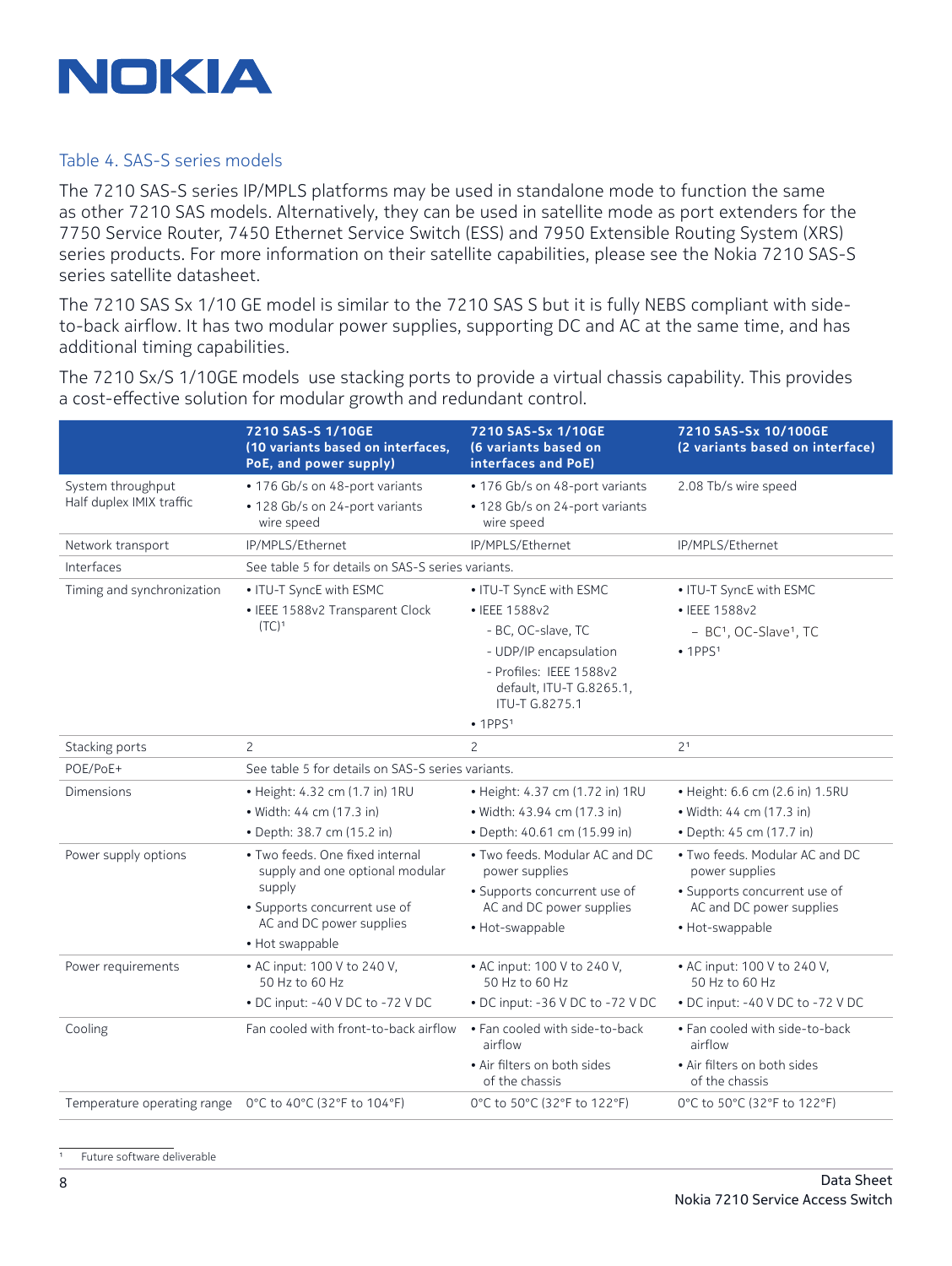

#### Table 5. SAS-S series variants

The interface specifications and other orderable features for each SAS-S series variant are listed below.

| Identifier                                         | Interface                                 | <b>PoE</b>                        |
|----------------------------------------------------|-------------------------------------------|-----------------------------------|
| 7210 SAS-S 1/10GE 48-port fiber AC                 | $\bullet$ 4 x SFP+ 10GE                   |                                   |
|                                                    | • 48 x SFP 100/1000 Mb/s                  |                                   |
| 7210 SAS-S 1/10GE 48-port fiber DC                 | $\cdot$ 4 x SFP+ 10GE                     |                                   |
|                                                    | • 48 x SFP 100/1000 Mb/s                  |                                   |
| 7210 SAS-S 1/10GE 24-port fiber AC                 | $\cdot$ 4 x SFP+ 10GE                     |                                   |
|                                                    | • 24 x SFP 100/1000 Mb/s                  |                                   |
| 7210 SAS-S 1/10GE 24-port fiber DC                 | $\cdot$ 4 x SFP+ 10GE                     |                                   |
|                                                    | • 24 x SFP 100/1000 Mb/s                  |                                   |
| 7210 SAS-S 1/10GE 48-port copper AC                | • 4 x SFP+ GE or 10GE                     |                                   |
|                                                    | • 48 x RJ-45 10/100/1000 Mb/s             |                                   |
| 7210 SAS-S 1/10GE 48-port copper AC PoE            | • 4 x SFP+ GE or 10GE                     | 720 W maximum                     |
|                                                    | • 48 x RJ-45 10/100/1000 Mb/s             |                                   |
| 7210 SAS-S 1/10GE 48-port copper DC                | • 4 x SFP+ GE or 10GE                     |                                   |
|                                                    | • 48 x RJ-45 10/100/1000 Mb/s             |                                   |
| 7210 SAS-S 1/10GE 24-port copper AC                | • 4 x SFP+ GE or 10GE                     |                                   |
|                                                    | • 24 x RJ-45 10/100/1000 Mb/s             |                                   |
| 7210 SAS-S 1/10GE 24-port copper AC PoE            | • 4 x SFP+ GE or 10GE                     | 720 W maximum                     |
|                                                    | • 24 x RJ-45 10/100/1000 Mb/s             |                                   |
| 7210 SAS-S 1/10GE 24-port copper DC                | • 4 x SFP+ GE or 10GE                     |                                   |
|                                                    | • 24 x RJ-45 10/100/1000 Mb/s             |                                   |
| 7210 SAS-Sx 1/10GE 48-port fiber                   | $\cdot$ 4 x SFP+ 10GE                     | 60 W maximum on combo RJ-45 ports |
|                                                    | • 46 x SFP 100/1000 Mb/s                  |                                   |
|                                                    | • 2 x combo SFP or RJ-45 10/100/1000 Mb/s |                                   |
| 7210 SAS-Sx 1/10GE 24-port fiber                   | $\bullet$ 4 x SFP+ 10GE                   | 60 W maximum on combo RJ-45 ports |
|                                                    | • 22 x SFP 100/1000 Mb/s                  |                                   |
|                                                    | • 2 x combo SFP or RJ-45 10/100/1000 Mb/s |                                   |
| 7210 SAS-Sx 1/10GE 48-port copper                  | • 4 x SFP+ GE or 10GE                     |                                   |
|                                                    | • 48 x RJ-45 10/100/1000 Mb/s             |                                   |
| 7210 SAS-Sx 1/10GE 48-port copper PoE <sup>1</sup> | • 4 x SFP+ GE or 10GE                     | 720 W maximum                     |
|                                                    | • 48 x RJ-45 10/100/1000 Mb/s             |                                   |
| 7210 SAS-Sx 1/10GE 24-port copper                  | • 4 x SFP+ GE or 10GE                     |                                   |
|                                                    | • 24 x RJ-45 10/100/1000 Mb/s             |                                   |
| 7210 SAS-Sx 1/10GE 24-port copper PoE <sup>1</sup> | • 4 x SFP+ GE or 10GE                     | 720 W maximum                     |
|                                                    | • 24 x RJ-45 10/100/1000 Mb/s             |                                   |
| 7210 SAS-Sx 10/100GE QSFP28                        | $\bullet$ 4 x QSFP28 <sup>2</sup>         |                                   |
|                                                    | • 64 x SFP+ GE or 10GE                    |                                   |

1 7210 SAS-S and SAS-Sx 1/10GE 48-port and 24-port copper PoE variants must use AC power supplies.

<sup>2</sup> 1 x 100GE port is supported without the breakout option.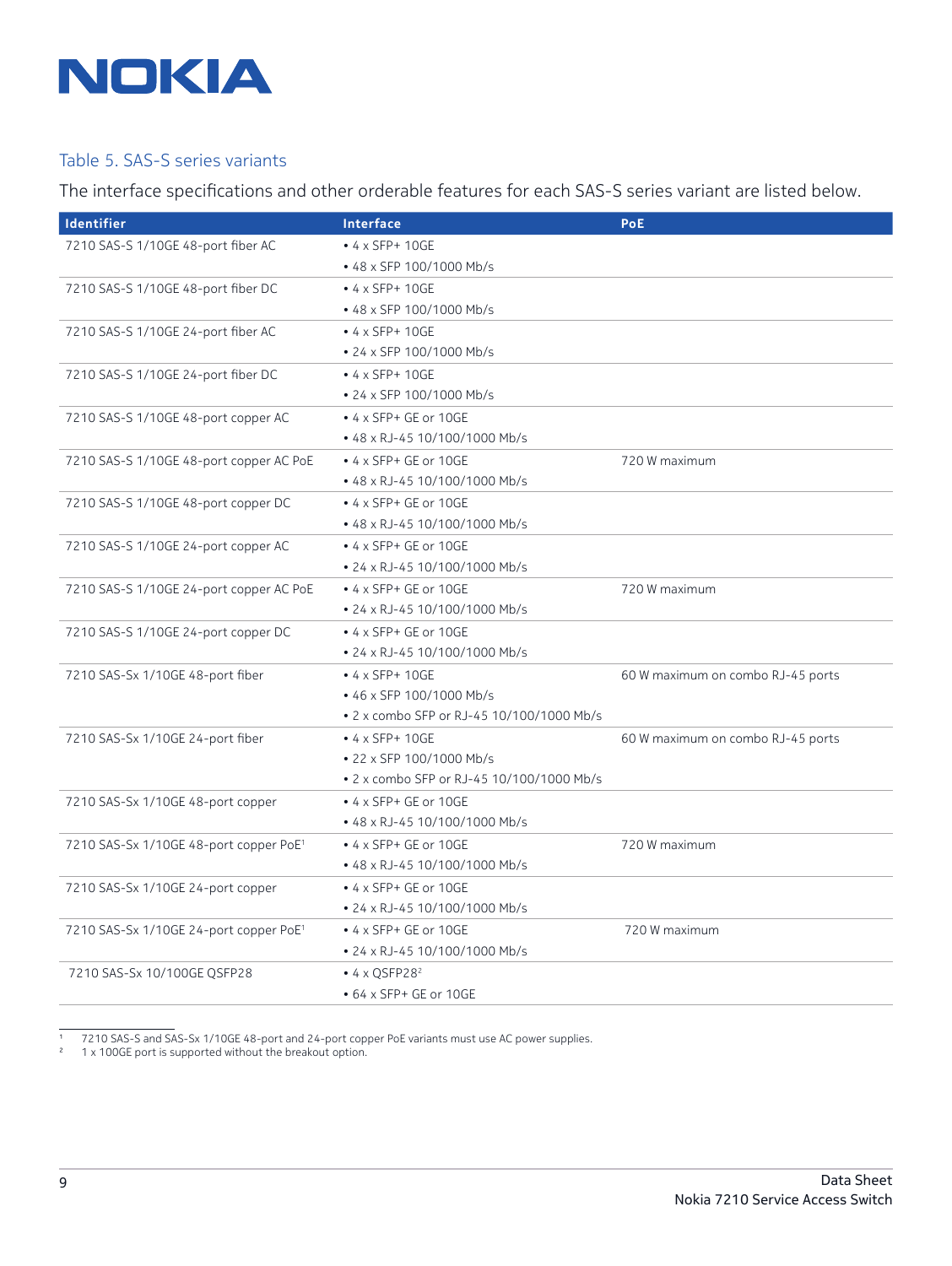

#### Table 6. 7210 SAS-K series models

The 7210 SAS-K uses Nokia silicon for programmability, industry-leading features and deep buffering. Programmability extends network longevity. Buffering of bursty customer traffic at demarcation and first aggregation sites enhances network throughput and customer experience.

|                                                | <b>SAS-K30 ETR</b>                                                                                                        | 7210 SAS-K12                                                                                                                    | 7210 SAS-K5                                                                                                                    |
|------------------------------------------------|---------------------------------------------------------------------------------------------------------------------------|---------------------------------------------------------------------------------------------------------------------------------|--------------------------------------------------------------------------------------------------------------------------------|
|                                                |                                                                                                                           | (2 variants: normal and ETR)                                                                                                    | (2 variants: normal and ETR)                                                                                                   |
| System throughput<br>Half duplex, IMIX traffic | 60 Gb/s wire speed                                                                                                        | 18 Gb/s wire speed                                                                                                              | 10 Gb/s wire speed                                                                                                             |
| Network transport                              | IP/MPLS/segment<br>routing/Ethernet                                                                                       | IP/MPLS/segment<br>routing/Ethernet                                                                                             | Ethernet                                                                                                                       |
| Interfaces                                     | $\bullet$ 3 x SFP+ 10GE                                                                                                   | • 2 x SFP 100/1000 Mb/s                                                                                                         | • 2 x SFP 100/1000 Mb/s                                                                                                        |
|                                                | • 8 x Combo SFP/RJ-45                                                                                                     | • 4 x RJ-45 10/100/1000 Mb/s                                                                                                    | • 2 x RJ-45 10/100/1000 Mb/s                                                                                                   |
|                                                | 10/100/1000 Mb/s                                                                                                          | • 6 x Combo SFP or RJ-45<br>10/100/1000 Mb/s                                                                                    | • 1 x Combo SFP or RJ-45 10/100/1000<br>Mb/s                                                                                   |
| Timing and                                     | • ITU-T SyncE with ESMC                                                                                                   | • ITU-T SyncE with ESMC                                                                                                         | • ITU-T SyncE with ESMC                                                                                                        |
| synchronization                                | • IEEE 1588v2                                                                                                             | • IEEE 1588v2                                                                                                                   | • IEEE 1588v2                                                                                                                  |
|                                                | - BC, OC-slave                                                                                                            | - BC, OC-slave                                                                                                                  | - BC, OC-slave                                                                                                                 |
|                                                | - UDP/IP and Ethernet<br>encapsulation<br>- Profiles: IEEE 1588v2<br>default, ITU-T G.8265.1,<br>G.8275.1<br>$\cdot$ 1PPS | - UDP/IP and Ethernet<br>encapsulation<br>- Profiles: IEEE 1588v2 default.<br>ITU-T G.8265.1, G.8275.1<br>• 1PPS on ETR variant | - UDP/IP encapsulation<br>- Profiles: IEEE 1588v2 default,<br>ITU-T G.8265.1                                                   |
| Port-based MACsec                              | Yes                                                                                                                       | ETR variant                                                                                                                     | <b>No</b>                                                                                                                      |
| Extended buffering<br>and shaping              | Ingress, egress<br>512 MB buffer                                                                                          | Ingress, egress<br>64 MB buffer                                                                                                 | Ingress, egress<br>64 MB buffer                                                                                                |
| IP rating                                      | IP <sub>20</sub>                                                                                                          | 7210 SAS-K12: IP50<br>7210 SAS-K12 ETR: IP20                                                                                    | IP50 (both variants)                                                                                                           |
| Dimensions                                     | • Height: 8.8 cm (3.5 in) 2RU<br>• Width: 43.8 cm (17.2 in)                                                               | 7210 SAS-K12:<br>• Height: 3.5 cm (1.4 in) 1RU                                                                                  | 7210 SAS-K5:<br>• Height: 3.5 cm (1.4 in) 1RU                                                                                  |
|                                                | • Depth: 25.2 cm (9.9 in)                                                                                                 | • Width: 29.5 cm (11.6 in)                                                                                                      | • Width: 18.4 cm (7.2 in)                                                                                                      |
|                                                |                                                                                                                           | • Depth: 21.8 cm (8.6 in)                                                                                                       | • Depth: 21.8 cm (8.6 in)                                                                                                      |
|                                                |                                                                                                                           | 7210 SAS-K12 ETR:<br>• Height: 6.6cm (2.6 in) 1.5RU                                                                             | 7210 SAS-K5 (ETR):<br>• Height: 4.1 cm (1.6 in) 1RU                                                                            |
|                                                |                                                                                                                           | • Width: 33.9cm (13.35in)                                                                                                       | • Width: 18.4 cm (7.2 in)                                                                                                      |
|                                                |                                                                                                                           | • Depth: 24.0cm (9.45in - ETSI)                                                                                                 | • Depth: 21.8 cm (8.6 in)                                                                                                      |
| Power supply<br>options                        | • Two feeds. Two fixed internal<br>AC power supplies and one<br>fixed internal DC power supply.                           | • 7210 SAS-K12: One feed.<br>External AC or DC power supply                                                                     | · 7210 SAS-K5: One feed. External AC<br>or DC power supply                                                                     |
|                                                |                                                                                                                           | • 7210 SAS-K12 (ETR): Two feeds.<br>External AC or DC power supplies.<br>Supports concurrent use of AC and<br>DC power          | · 7210 SAS-K5 (ETR): Two feeds. External<br>AC or DC power supplies. Supports<br>concurrent use of AC and DC power<br>supplies |
|                                                |                                                                                                                           | • AC, -48 V DC and +24 V DC power<br>supplies are available                                                                     | • AC, -48 V DC and +24 V DC power<br>supplies are available for both variants.                                                 |
| Power requirements                             | • AC input: 100 V to 240 V,                                                                                               | • AC input: 100 V to 240 V, 50 Hz                                                                                               | • AC input: 100 V to 240 V, 50 Hz to 60 Hz                                                                                     |
|                                                | 50 Hz to 60 Hz                                                                                                            | to 60 Hz                                                                                                                        | • DC input: -36 V DC to -72 V DC                                                                                               |
|                                                | • DC input: -18 V DC to -72 V DC                                                                                          | • DC input: -36 V DC to -72 V DC                                                                                                | • DC input: +20 V DC to +28 V DC                                                                                               |
| Cooling                                        | Passive cooling                                                                                                           | Passive cooling                                                                                                                 | Passive cooling                                                                                                                |
| Temperature<br>operating range                 | $-40^{\circ}$ C to $+65^{\circ}$ C<br>$(-40°F to +149°F)$                                                                 | • 7210 SAS-K12: 0°C to 40°C<br>$(32^{\circ}F \text{ to } 104^{\circ}F)$                                                         | • 7210 SAS-K: 0°C to 40°C<br>(32°F to 104°F)                                                                                   |
|                                                |                                                                                                                           | • 7210 SAS-K12 (ETR): -40°C to +65°C<br>$(-40^{\circ}$ F to $+149^{\circ}$ F)                                                   | • 7210 SAS-K (ETR): -40°C to +65°C<br>$(-40^{\circ}$ F to $+149^{\circ}$ F)                                                    |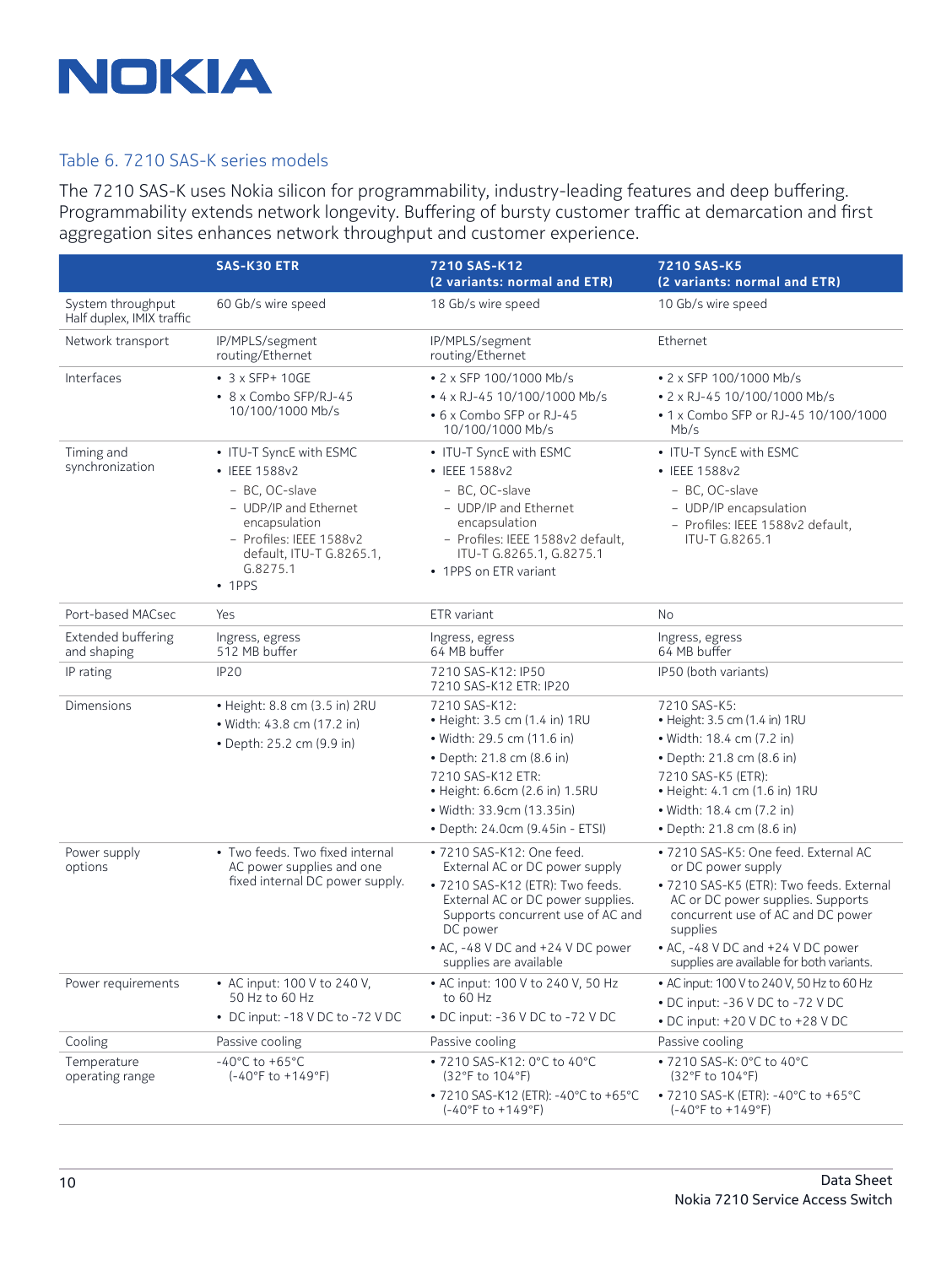

## Table 7. 7210 SAS-Dxp

The 7210 SAS-Dxp is a cost-effective, Ethernet access device used for demarcation, business and wholesale services.

|                                                | 7210 SAS-Dxp<br>(2 variants: normal and ETR)                                                                        |
|------------------------------------------------|---------------------------------------------------------------------------------------------------------------------|
| System throughput<br>Half duplex, IMIX traffic | 60 Gb/s wire speed                                                                                                  |
| Network transport                              | Ethernet                                                                                                            |
| Interfaces                                     | • $2 \times$ SFP+ 1/10GE                                                                                            |
|                                                | • 4 x SFP 100/1000 Mb/s                                                                                             |
|                                                | • 6 x RJ-45 10/100/1000 Mb/s                                                                                        |
| Timing and synchronization are                 | • ITU-T SyncE with ESMC                                                                                             |
| available on the ETR variant                   | • IEEE 1588v2                                                                                                       |
|                                                | - Profiles: IEEE 1588v2 default, ITU-T G.8275.1                                                                     |
| IP rating                                      | <b>IP50</b>                                                                                                         |
| <b>Dimensions</b>                              | • Height: 4.32 cm (1.70 in.) 1RU                                                                                    |
|                                                | • Width: 26 cm (10.23 in.)                                                                                          |
|                                                | • Depth: 23.5 cm (9.25 in.)                                                                                         |
| Power supply options                           | • 7210 SAS-Dxp: One feed.<br>Fixed internal AC or DC power supply.                                                  |
|                                                | • 7210 SAS-Dxp (ETR): Two feeds.<br>One fixed internal AC or DC power supply and one external AC or DC power supply |
| Power requirements                             | • AC input: 100 V to 250 V, 50 Hz to 60 Hz                                                                          |
|                                                | • DC input: -36 V DC to -72 V DC                                                                                    |
|                                                | • Redundant DC input: +12 V DC (ETR variant only)                                                                   |
| Cooling                                        | Fanless                                                                                                             |
| Temperature operating range                    | • 7210 SAS-Dxp:<br>0°C to 40°C<br>(32°F to 104°F)                                                                   |
|                                                | • 7210 SAS-Dxp (ETR):<br>$-40^{\circ}$ C to 65 $^{\circ}$ C<br>(-40°F to 149°F)                                     |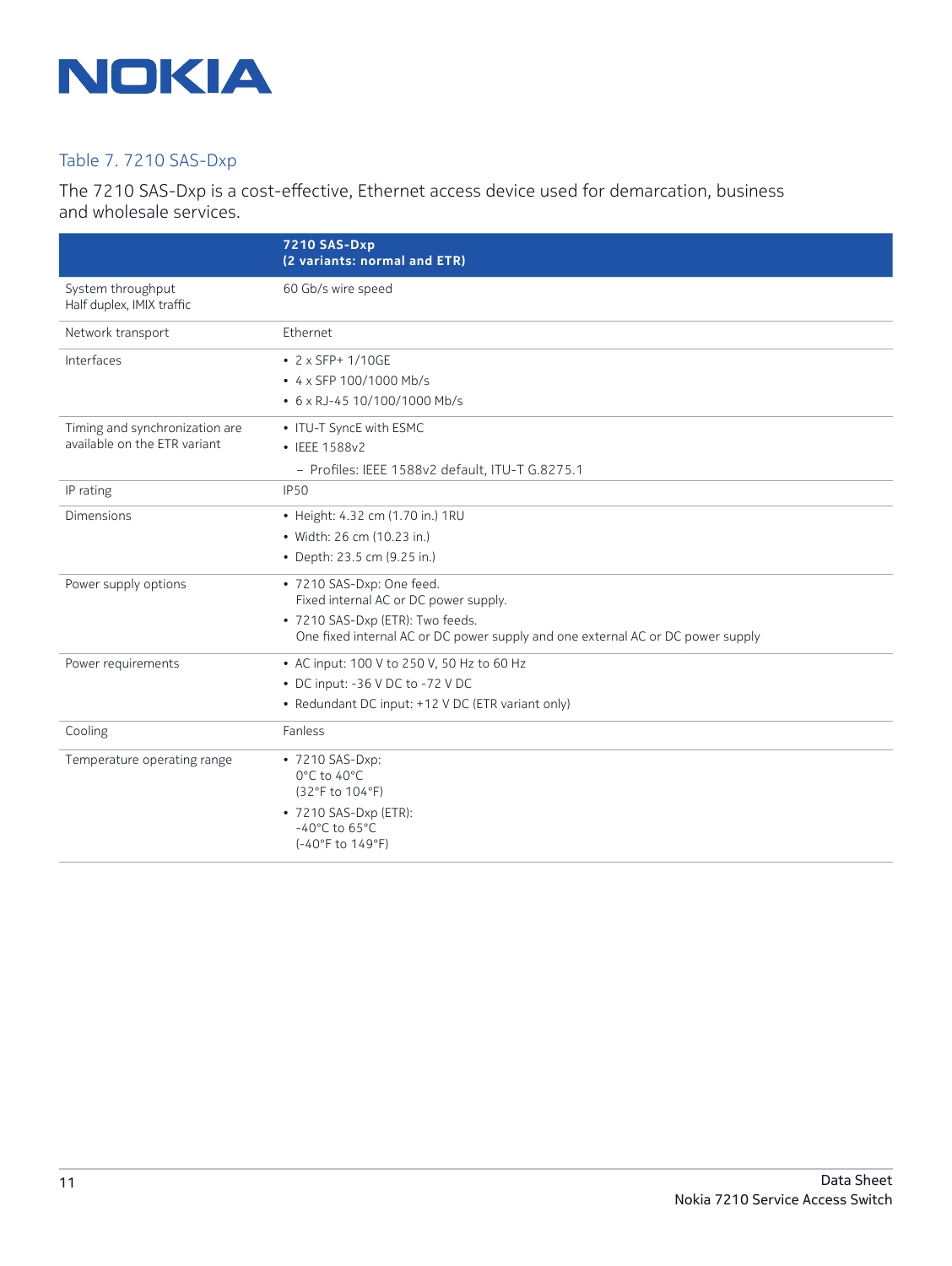

## Technical specifications<sup>1</sup>

## **Environmental specifications**

- ATT-TP-762002
- ETSI EN 300 019-2-1 Storage
- ETSI EN 300 019-2-2 Transportation
- ETSI EN 300 019-2-3 Operational
- ETSI EN 300 753 Acoustic Noise
- GR-63-CORE2
- VZ.TPR.92052
- RoHS 6/6 design

## **Safety**

- IEC/EN 60825-1
- IEC/EN 60825-2
- AS/NZS 60950-1
- IEC/EN/UL/CSA 60950-1 Ed2
- AS/NZS 62368-1
- IEC/EN/UL/CSA 62368-1 Ed2

## **Electromagnetic compatibility**

- AS/NZS CISPR 22 Class A (7210 SAS-T)
- AS/NZS CISPR 32 Class A
- BSMI CNS13438 Class A
- BT GS-7
- EN 55022
- EN 55024
- EN 55032 Class A
- ETSI EN 300 132-2 (LVDC)
- ETSI EN 300 132-3 (AC) (7210 SAS-S/Sx series, SAS-K series, SAS-Dxp)
- ETSI EN 300 386
- ETSI ES 201 468
- FCC Part 15 Class A
- GR-1089-CORE
- ICES-003 Class A
- IEC CISPR 22
- IFC CISPR 24
- IEC CISPR 32 Class A
- IEC/EN 61000-3-2 Power line harmonics
- IEC/EN 61000-3-3 Voltage fluctuations
- IEC/EN 61000-4-2 ESD
- IEC/EN 61000-4-3 Radiated Immunity
- IEC/EN 61000-4-4 EFT
- IEC/EN 61000-4-5 Surge
- IEC/EN 61000-4-6 Conducted Immunity
- IEC/EN 61000-4-11 Voltage Interruptions
- IEC/EN 61000-6-2 Industrial
- IEC/EN 61000-6-4
- KCC Korea-Emission & Immunity (in accordance with KN32/KN35)
- VCCI Class A

## **Wireless**

(7210 SAS-Sx 1/10GE, SAS-Sx 10/100GE)

- ETSI EN 301 489-1
- ETSI EN 301 489-17 (Bluetooth)
- KN 301 489-1
- KN 301 489-17 (Bluetooth)

## **Power utility substations2**

- IEC 61850-3
- IEEE 1613

## **Railway2**

- EN 50121-4
- IEC 62236-4

<sup>1</sup> System design intent is according to the listed standards. Certifications vary on different models. Certifications applicable to only one or two models are noted. Refer to product documentation for detailed compliance status.

Applicable to specific models